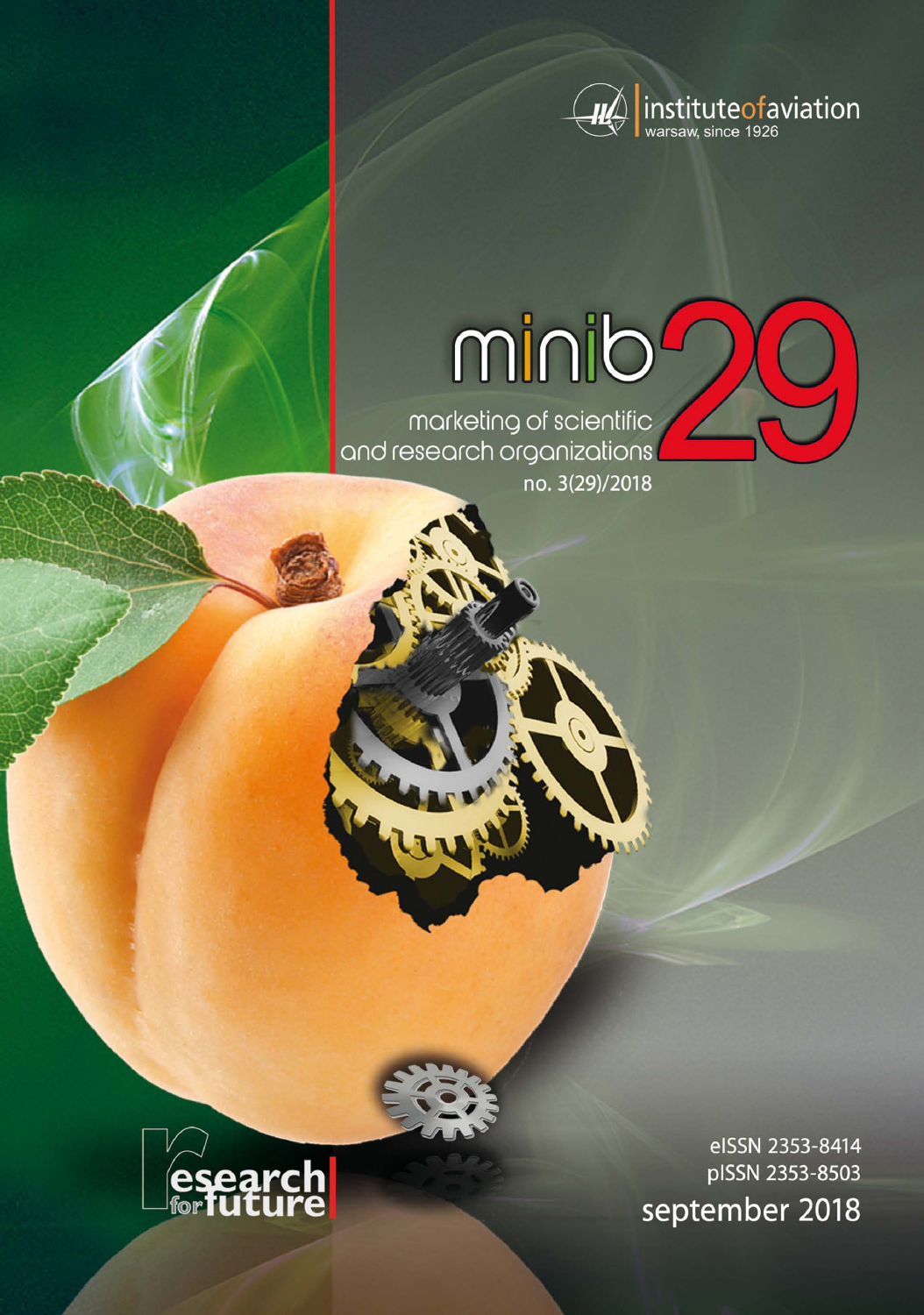

## *THE USE OF MOBILE APPLICATIONS BY AIRLINES IN THE PROCESS OF MARKETING COMMUNICATION*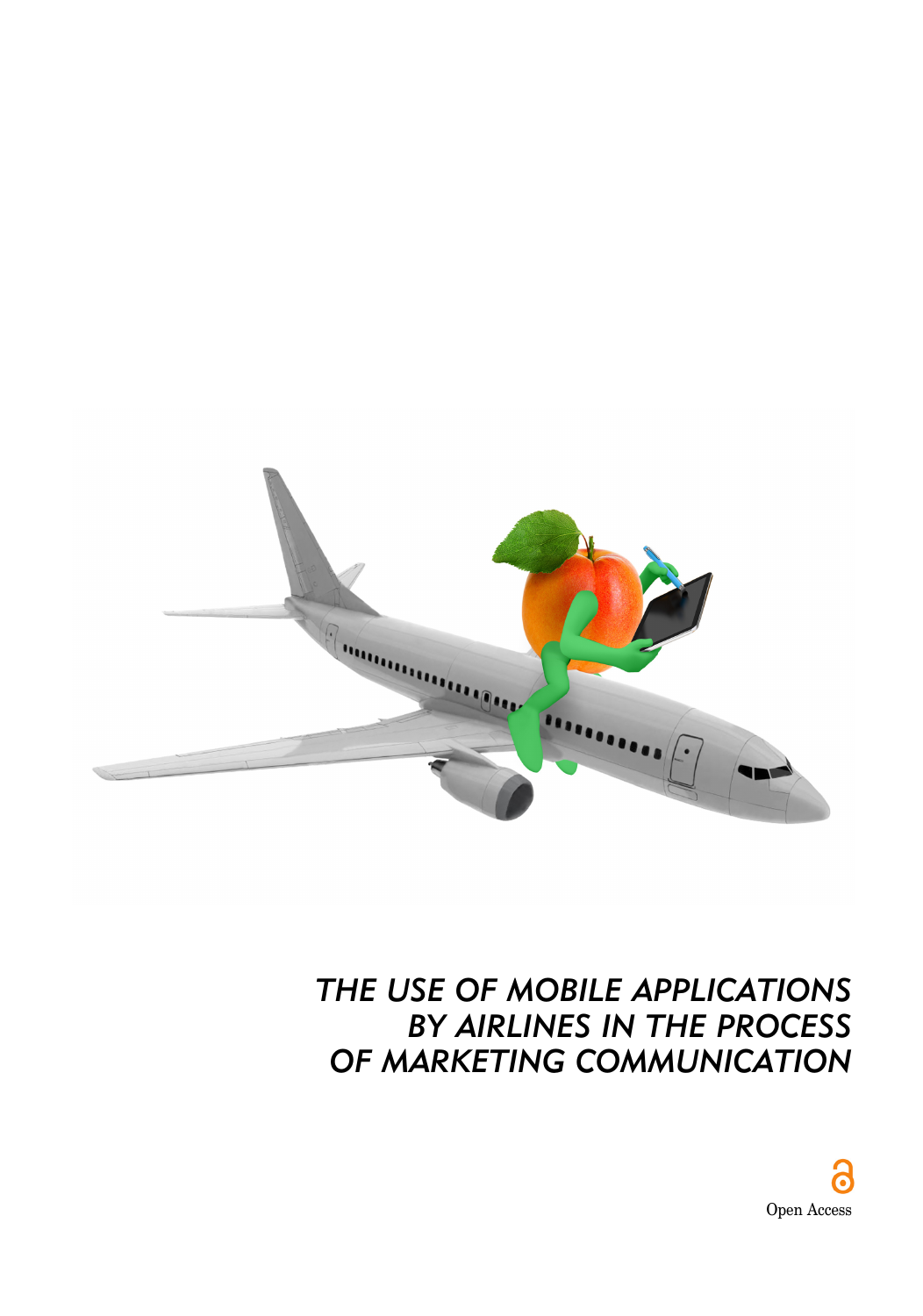#### THE USE OF MOBILE APPLICATIONS BY AIRLINES IN THE PROCESS OF MARKETING COMMUNICATION

Anna Szymczak, M.A. University of Łódź, Poland annakatarzyna.szymczak@gmail.com DOI: 10.14611/minib.29.09.2018.14



The airline industry constitutes a challenge for marketing specialists due to high dynamics of provision of information. Airlines strive to communicate more and more effectively with the passenger. The specific character of the branch also constitutes a challenge for mobile application developers, who update them more often than applications of companies from other branches.

The goal of this article will be discussing the processes of building relations, efficient communication with clients on the market of passenger airline services using mobile applications. Up till now this problem hasn't been the subject of both literature studies and empirical research. Source materials for the work will be available literature on the subject, own analyses based on secondary sources, as well as empirical studies conducted among passengers.

Keywords: mobile marketing, mobile applications, airlines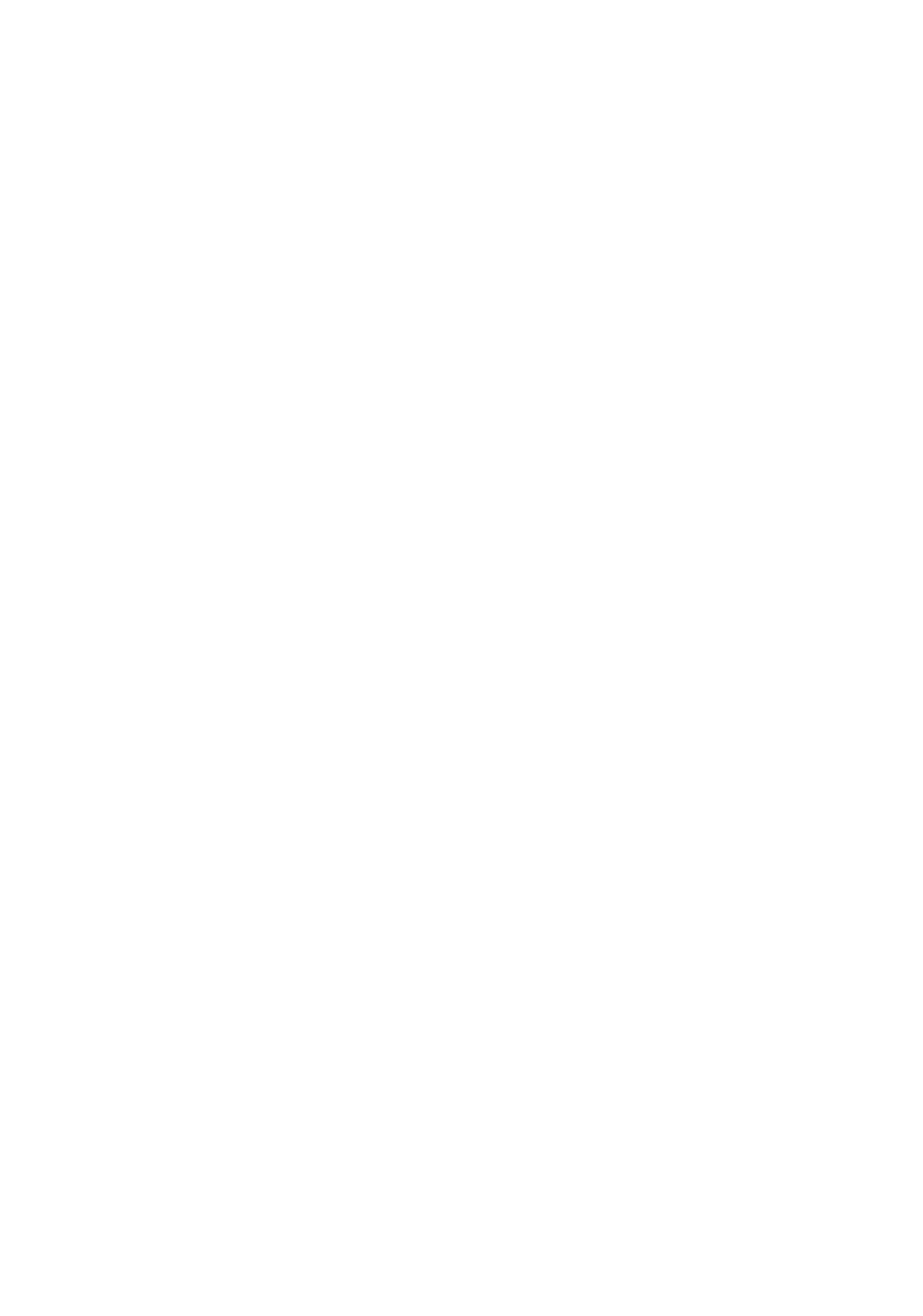#### Introduction

The goal of this work is an analysis of airlines' marketing activities related to the utilization of mobile applications. In the following analysis also an attempt was made to find an answer to the question, whether mobile applications will replace the traditional means of marketing communication used by now, including newsletters.

In this article the following thesis was formulated: marketing communication of airlines will be based mainly on the utilization of new media. Another two theses were formulated. They will be verified by means of author's survey conducted on the group of passengers flying at least twice a year — both on business and privately.

- 1) Passengers choose airlines with a rich offer of mobile applications.
- 2) Passengers regularly control their bookings in real time.

The source basis for the work is available literature on the subject, secondary sources, own analyses, research and studies conducted by Polish and foreign research institutes. Own surveys were conducted in 2013 and 2017 by means of the CAPI method on samples of 116 and 108 respondents. The results of research point to the direction of marketing activities, but are not representative.

#### Marketing communication of airlines

The term of "marketing communication" was first used in the 1980's along with the earlier used term "promotion" constituting an element of marketing-mix.

Marketing communication is regarded as one of the most important elements determining the establishment and later the maintenance of relations of the company with clients and other entities from the market environment.

D.H. Hoffman and T. Novak in the 1990's proposed simplified models which started a discussion about the forms of developing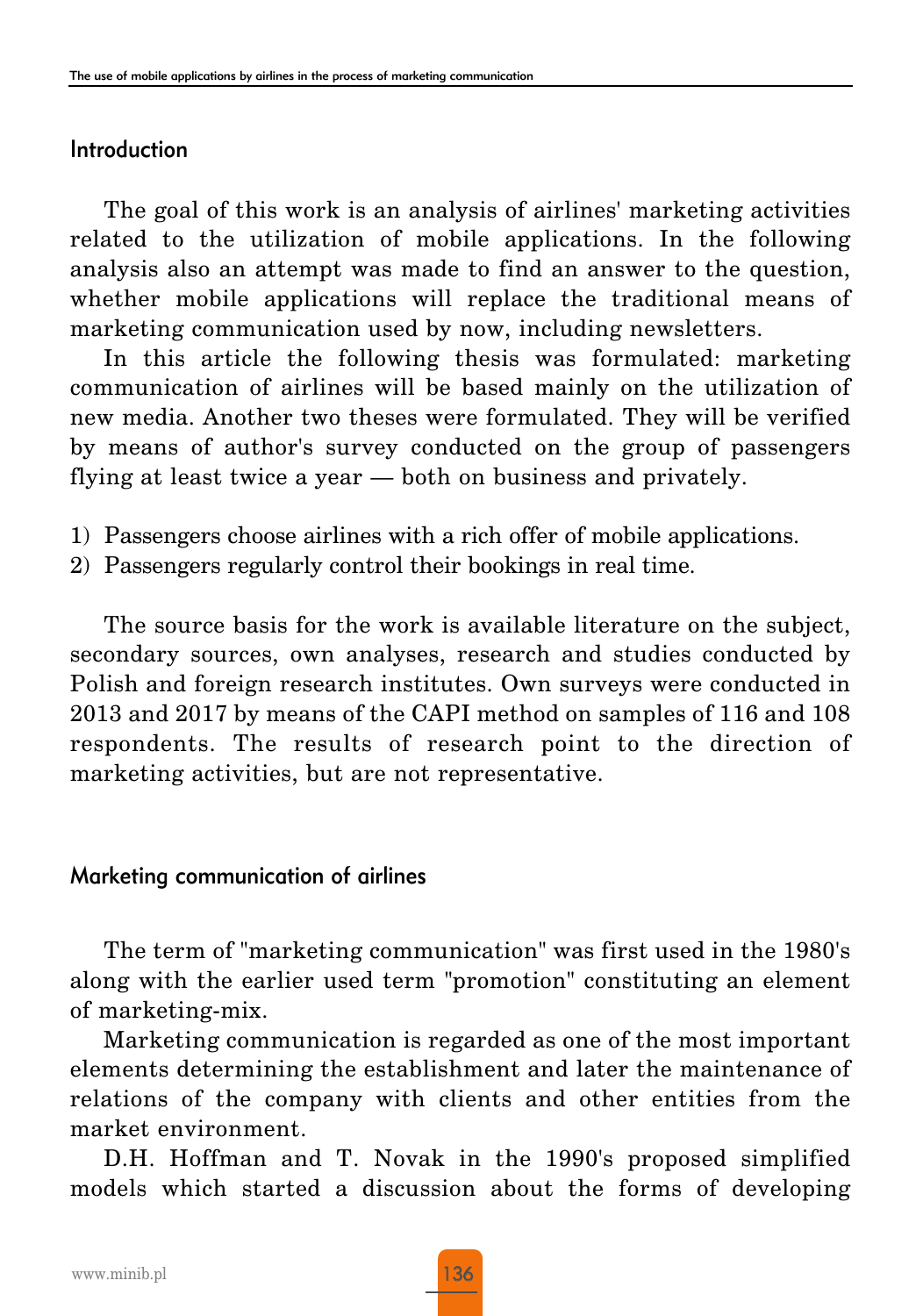marketing communication. The system of marketing communication includes concepts based on three models (Wiktor, 2001, p.5-6):

- model of interpersonal communication,
- model of mass communication,
- model of communication in hypermedia computer environment.



Source: Own materials.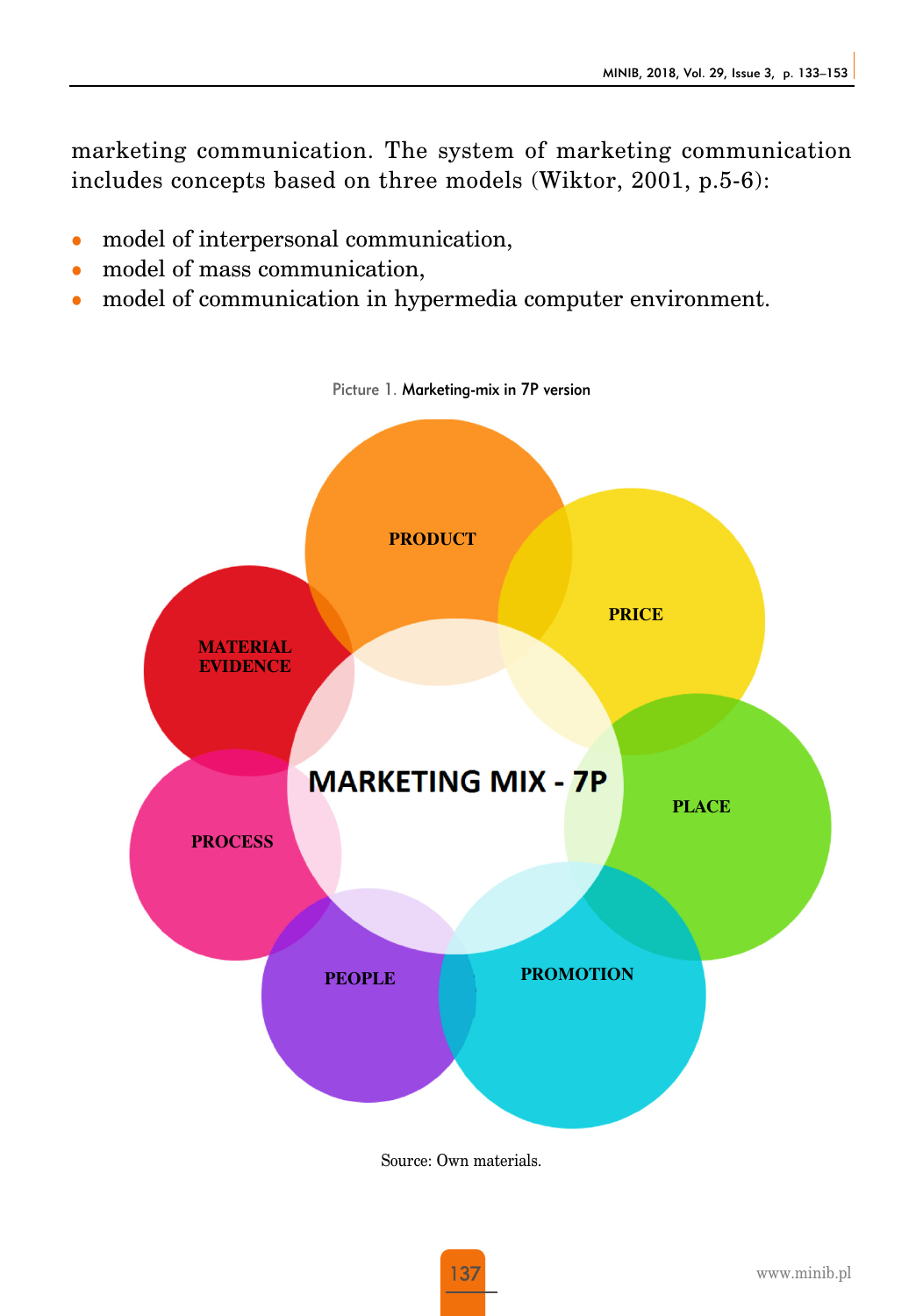In literature on the subject marketing communication is defined as a system of signals emitted from various sources to the marketing environment and a system of signals collected by a company from its environment (Mruk, 2004, p. 17). Information obtained from the environment should serve a company in the process of building an offer satisfying the needs and preferences of purchasers and other business partners. It is also necessary to point out that information conveyed to the environment influences the knowledge, attitudes and behaviours of the recipients, which eventually may build demand for products (Wrzosek, 2012, p.217).

In contemporary marketing it is important to build long-term relations with clients and other entities from the market environment of a company. Bilateral, integrated marketing communication plays a key role in the process of creating relations and thus is crucial for the success of the concept of relationship marketing in a company. T. Duncan and S.E. Moriarty have also concluded that business relations cannot be formed without communication.

Efficiency illustrates the relationship between the goals of marketing communication and the achieved results. It measures the degree to which communication activities influenced the achieved results (Nowak, 2001, p.143–150). What may also be responsible for the potential success, or failure of these activities is message incomprehensible for the recipients, contained in the creation, or the wrong choice of media (Czarnecki, Korsak, 2000, p.17–28).

For some time there have been voices that the period of marketing from the perspective of communicating has arrived. This means skilfully predicting the preferences of narrow groups of clients and reaching individual clients and at the same time greater care about the efficiency of marketing ventures. M. Kowalska concludes that instead of criteria typical of mass marketing (e.g. recognisability of a brand, market share) diverse criteria of a qualitative character, measured with the economic efficiency of these activities (e.g. return on spending on marketing) are becoming a measure of success in the strategy of marketing communication and the totality of marketing activities (Kowalska, 2007, p.27).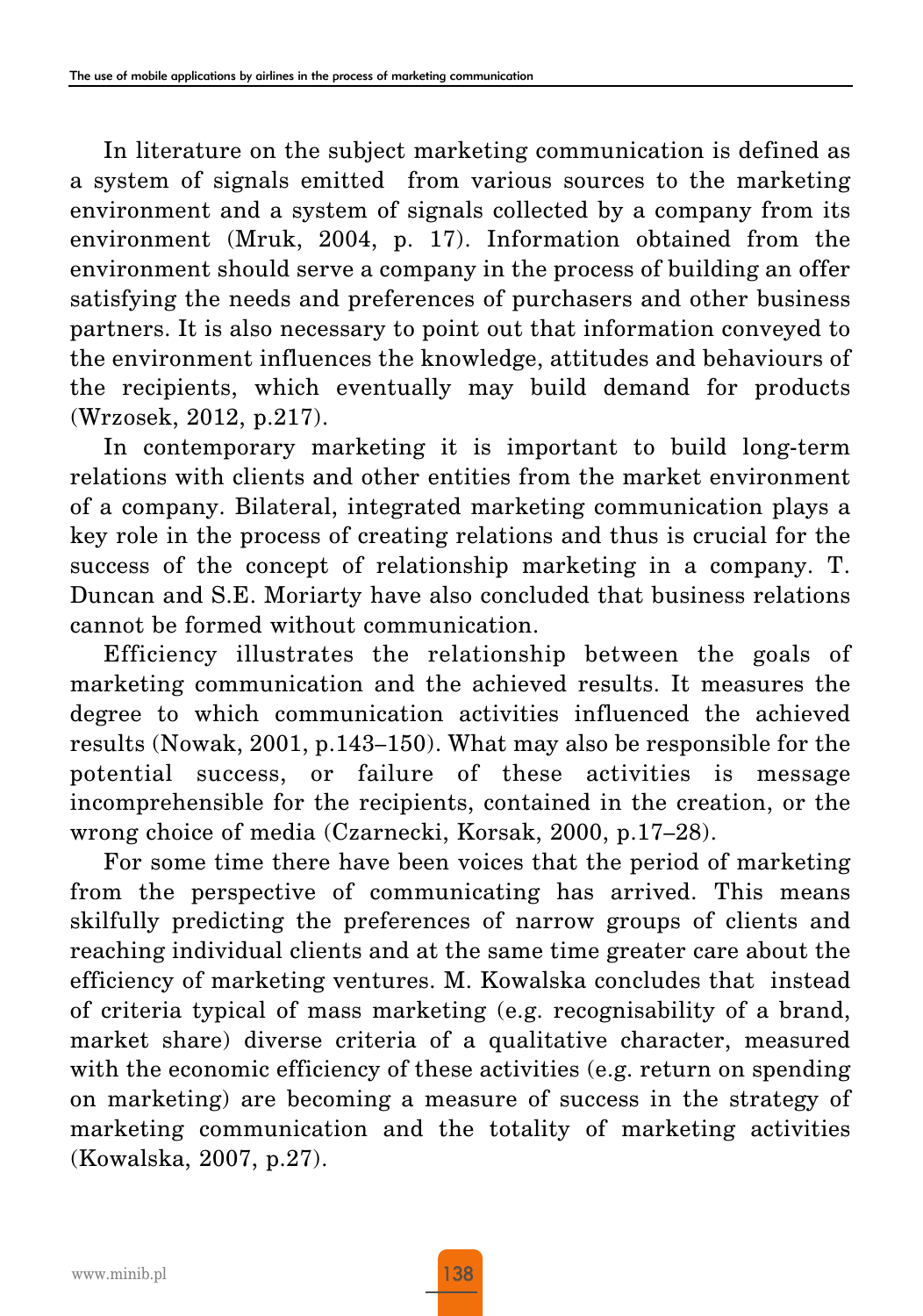#### Mobile marketing

Companies from the aviation sector use mainly mobile marketing, which according to the definition presented by Mobile Marketing Association may be defined as a "collection of practices which enable organizations to communicate and cooperate with users in an interactive way by means of any mobile device (MMA Global, 2018). The use of mobile marketing also allows companies to reach other segments of the market and makes it possible to facilitate communication with passengers and to create an additional sales channel.

Another definition of mobile marketing is presented by Scharl, who assumes that this kind of marketing uses wireless medium in order to provide in the right place and time personalized information which promotes products and services delivering benefits to all stakeholders. (Scharl, Dickinger and Murphy, 2005, p.159).

The launch of iPhone on the market in 2007 and the popularization of smartphones caused a decline of popularity of text messages (SMS) and a growth of popularity of mobile applications (Prałat, 2013, p.169).

The use of mobile marketing is associated also with limitations. What is regarded as one of the most important barriers are limited resources of mobile versions of Internet websites, as well as insufficient visibility of advertising formats (Baranowska -Skimina, 2014).

A collection of the most important mobile marketing tools is presented on the following picture.

Mobile marketing in the sector of air transport uses smartphones and tablets for conducting promotional and advertising campaigns. More and more airlines provide their passengers also with additional contents such as: free e-books, press and multi-media. There are the following mobile marketing tools: mobile applications, mobile pages, photocodes (QR code), sms/mms marketing, geolocation, enhanced reality, mobile advertising and mobile kiosks.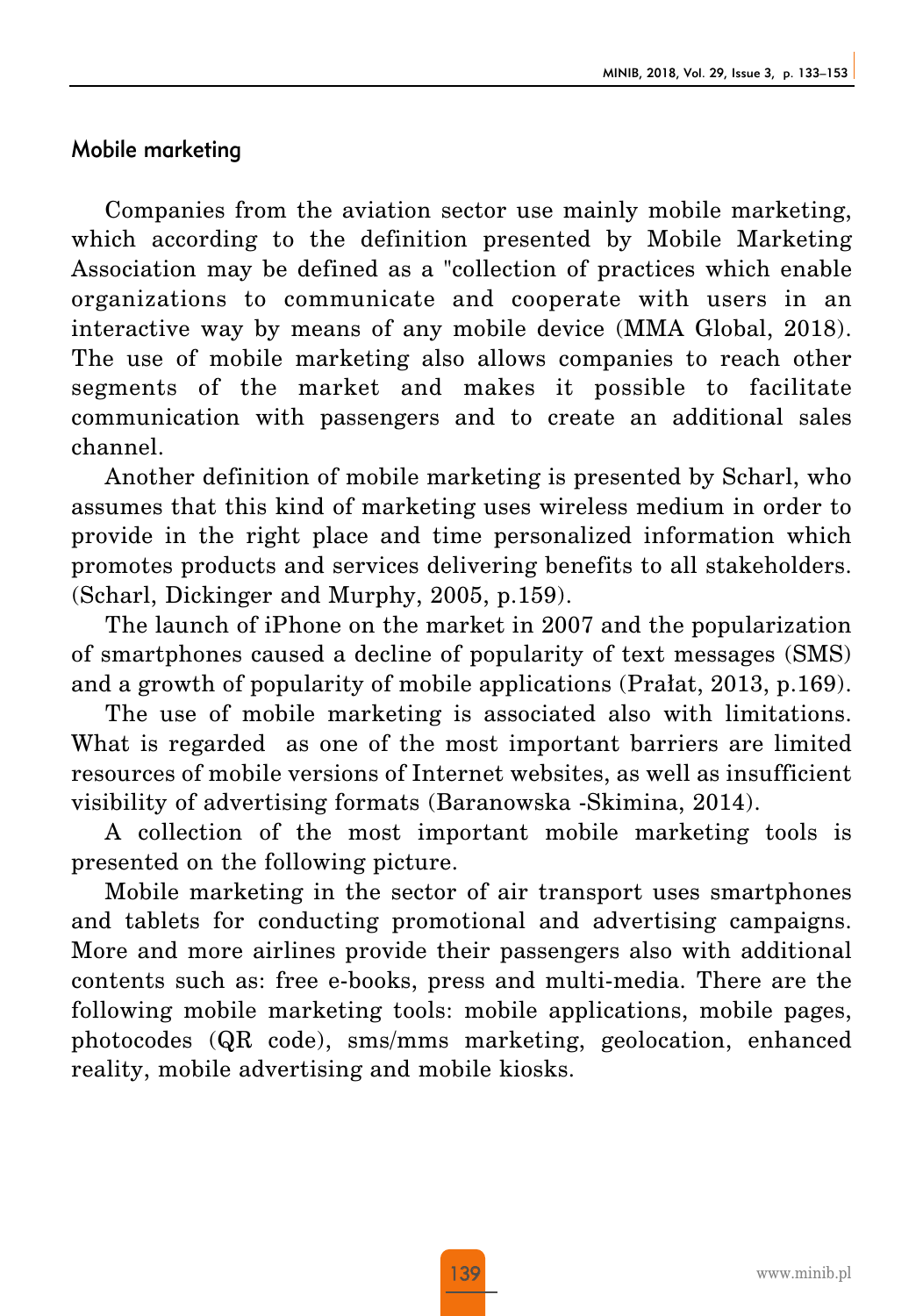

#### Picture 2. Basic tools of mobile marketing

Source: J. Wyrwisz, Aktywność marki miasta w obszarze marketingu mobilnego, *Marketing i Zarządzanie*, nr 4, p. 249.

| Table 1. Differences between mass marketing and mobile marketing |  |
|------------------------------------------------------------------|--|
|------------------------------------------------------------------|--|

| <b>Features</b>                                          | <b>Mass marketing</b>                           | Mobile marketing                                                                                                        |
|----------------------------------------------------------|-------------------------------------------------|-------------------------------------------------------------------------------------------------------------------------|
| Kind of recipient                                        | All current and potential<br>users of a product | All current and potential users<br>of a product owning mobile,<br>devices who have agreed to<br>receiving notifications |
| Communication channel                                    | Mass media                                      | Smartphones, tablets, laptops                                                                                           |
| Content of the message                                   | Text, voice, video in rich form                 | Text, voice, video in limited<br>space and with limitations<br>arising from the speed of data<br>transfer               |
| Recipient's engagement                                   | Low                                             | High                                                                                                                    |
| Degree of adjustment to<br>the location of the recipient | Low                                             | High                                                                                                                    |
| Possibility of measuring<br>and monitoring the reaction  | Low                                             | High                                                                                                                    |
| Time and place of<br>contact with the client             | Limited                                         | Unlimited                                                                                                               |

Source: E. Frąckiewicz, Rola marketingu mobilnego w rozwoju przedsiębiorstwa, *Studia i prace Wydziału Nauk Ekonomicznych i Zarządzania*, nr 39, T. 2, Szczecin 2015, s. 413.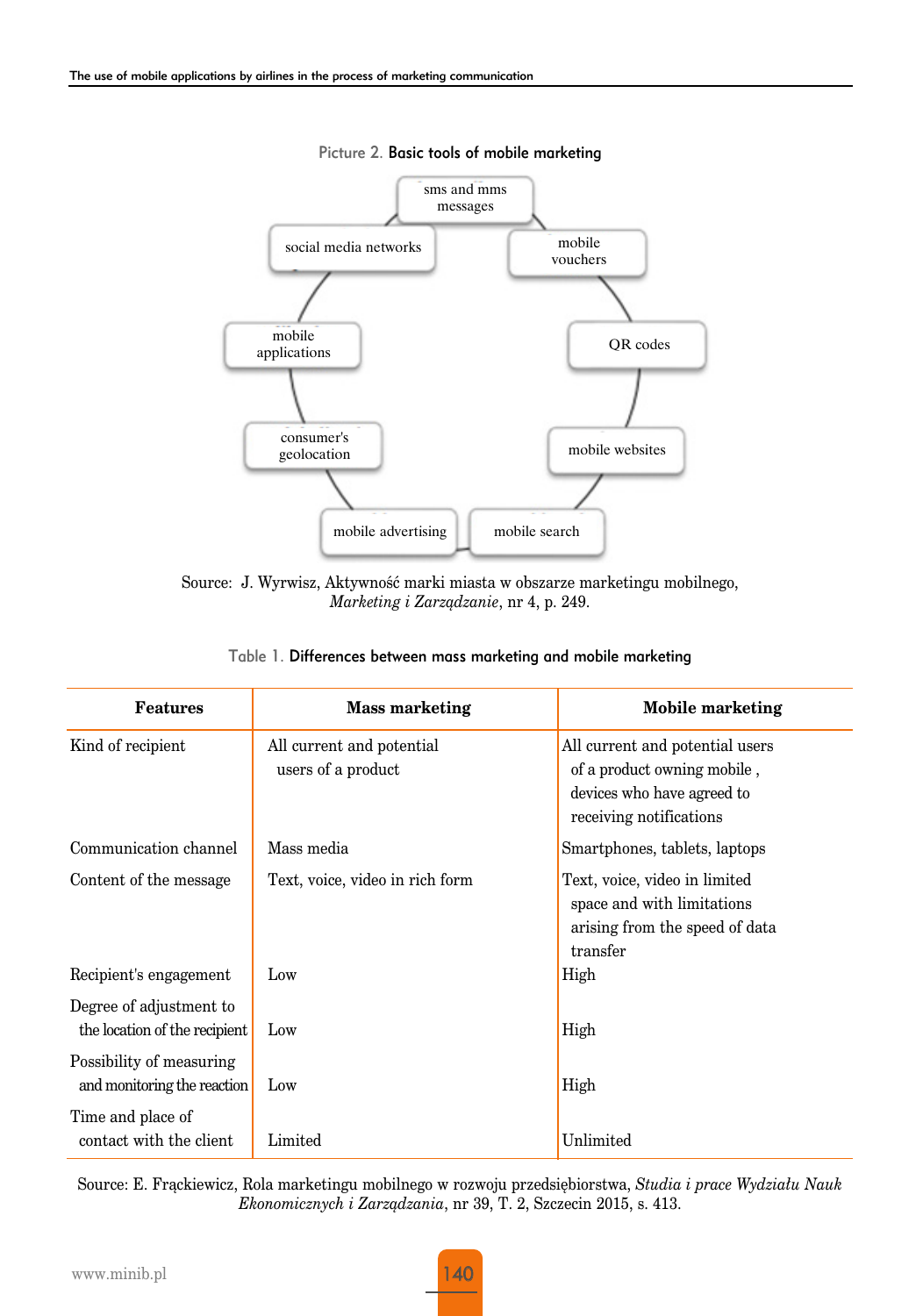The above table shows that mobile marketing is characterized by personalization and that it also requires the engagement of the recipient. This kind of marketing makes it possible to measure and monitor reactions and to conduct current satisfaction surveys. Unfortunately, in its case there is also the risk that not all contents will reach the user due to limited speed of mobile data transfer. Currently offered packages of mobile Internet are big and allow playing multi-media. Access to public wireless networks has also become common. However, due to low level of data protection, using this kind of connection should be limited to public websites and at the same time the use of banking services, or personalized accounts e.g. on the websites of airlines, should be avoided.

#### Social media

Social media is a tool supporting the implementation of business goals of companies managing airports. Up till now it was mostly airlines that invested in online communication. Meanwhile, initiatives of airports in social media contribute to the identification of recipients and next to working out an appropriate marketing strategy for the purpose of building a competitive advantage (Iwińska-Knop and Szymczak, 2017, p.313).

Social media give companies from the air transport sector possibilities of individualization of the process of marketing communication and communication with consumers on the market resembling a dialogue, which have been unknown until now.

Social media differ from traditional media of mass character such as e.g. press, radio, television, as they are based solely on digital communication channels. However, it is necessary to remember that social media cannot be just a formal element of the marketing plan, but should be an integral part of brand, airport and reputation management. It is important to learn the opinions of passengers who are the target of the offer (Airport Social Media Marketing — Advanced 2017).

Practicians name fifteen ways of using social media for promoting a company. The main one among them is the application of content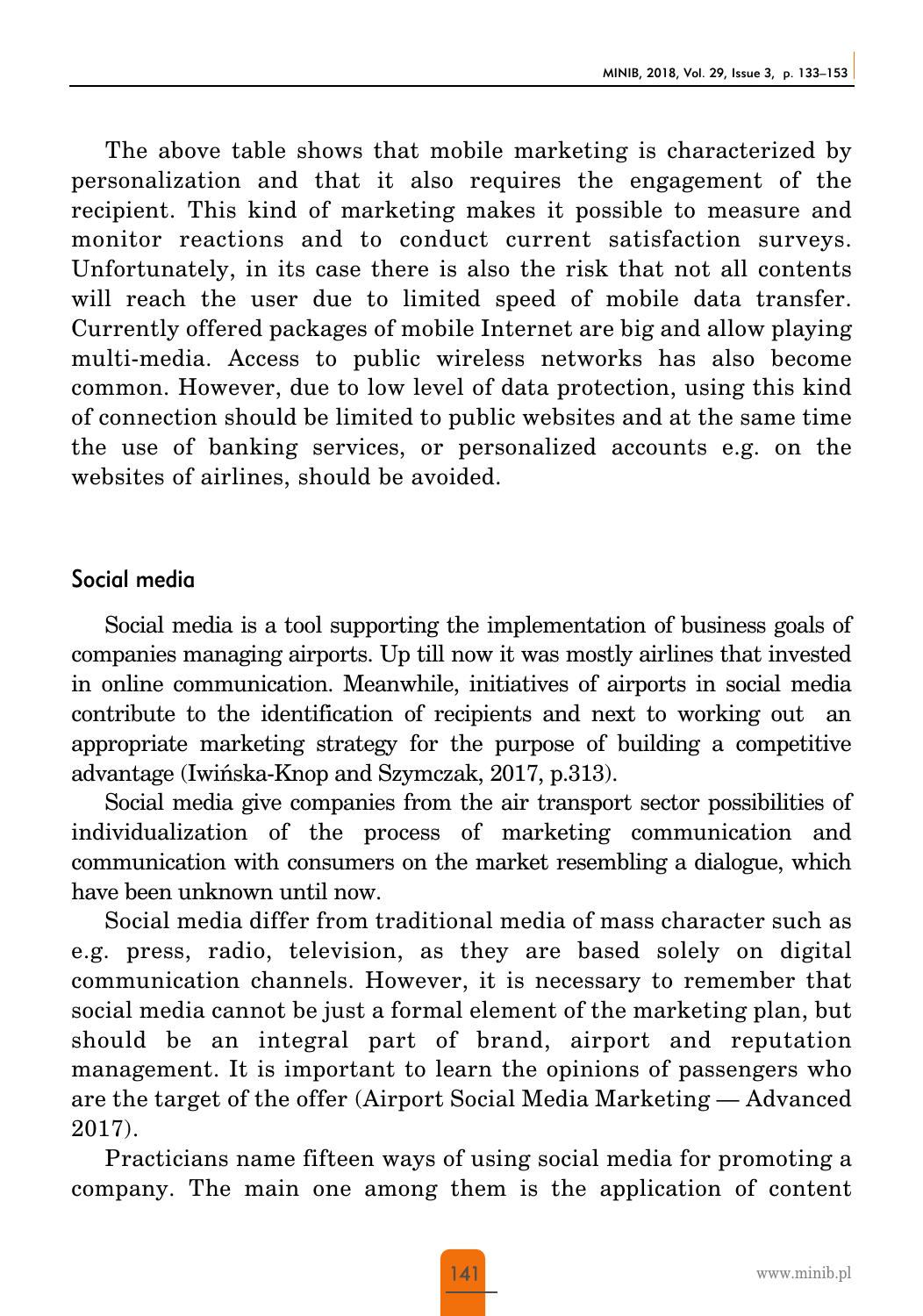curation. Publishing posts containing a big dose of theoretical and practical knowledge constitutes added value for the readers.

A. Kaplan and M. Haenlein presenting the essence of social media say that they constitute a group of applications allowing the creation and exchange of contents generated by users, which are based on the ideological and technological foundations of Web 2.0. (Kaplan and Haenlein, 2010)

Social media enable direct and open communication between the airline and the passenger. Carriers offer not just a problem-solving platform, but also allow the passengers to post information useful for other passengers (Social Media for Airline Industry, 2013).

Travelers publish their own experiences, give photographic accounts and express their opinions on the subject of the services offered by carriers.

In association with the growth of the global number of people using social media such as: Facebook, Twitter, Youtube and others, the possibility of reaching a large number of current and potential passengers is opening up to airlines.

There is also no doubt that the most efficient way of raising brand awareness is using word-of-mouth marketing. Social media stimulate viral marketing and enable airlines to generate leads.

Air carriers identify subtle changes on the market and display inclination to invest in the latest technologies, creating a competitive advantage this way.

Surveys of the activity of airlines on social media portals (Social Media Customer Service in the Travel Industry, 2014) are also conducted regularly. American Airlines responds to posts on Twitter faster than any other airline. The company needs on average 12 minutes to respond to posts. At the same time KLM is the most active company in terms of publishing new posts on Facebook. The company publishes on average 353,82 posts per month.

#### Marketing communication on the market of air transport services

The speed of conveying information plays a major role in the development of the sector of air transport services. It is also important to create and stimulate continuous interactions between the airline and the passenger. It is also necessary to create emotional and business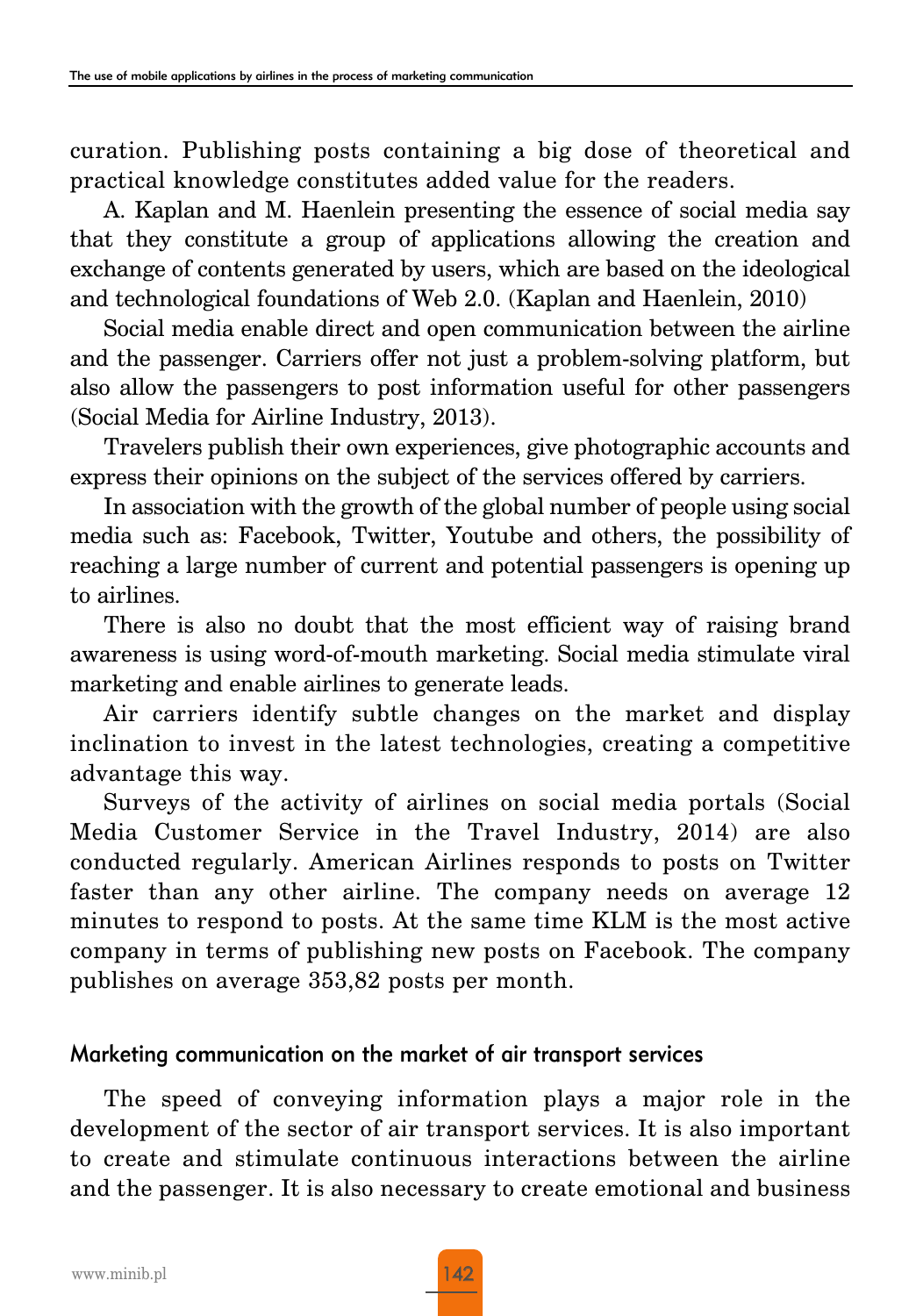relations constituting an example of conscious and consistent strategy of activity (Iwińska-Knop and Szymczak, 2017, p.315).

What plays a particular role in the aforementioned strategy of activity is the communication policy, which includes a whole spectrum of instruments of influence on the client, both standard and online instruments (Conrady, Fichert and Sterzenbach, 2013, p.209). The latter are changing the existing model of communication typical of mass media, creating new quality based on dialogue and personalized approach to the client. Profiles in social media portals are replacing client service offices enabling clients to get in touch with company's employees faster, as well as an exchange of opinions between other clients of the company (Brzezińska-Waleszczyk, 2015). Social media have transformed marketing from a monologue to multilogue, in which it is not just mutual contact between the company and clients, but also contact between clients, as well as contact between client, company and the whole community that are possible (Falls and Deckers, 2013). The contemporary market is changing into an environment of low trust. As a result, consumers trust other consumers who belong to the social network more than they trust companies and experts (Kotler, Kartajaya and Setiawa, 2010, p.47).

|                                   | Direct contact                                                                                                                                                                                           | Indirect contact                                                                                                                                                                                                      |
|-----------------------------------|----------------------------------------------------------------------------------------------------------------------------------------------------------------------------------------------------------|-----------------------------------------------------------------------------------------------------------------------------------------------------------------------------------------------------------------------|
| Non-personalized<br>communication | direct mailing for members of<br>airline loyalty programmes,<br>• e-mail message to registered<br>users of Internet website.<br>• response to a complaint submitted by a client.                         | • advertising campaign in public<br>magazines,<br>• tv advertising of the first flight<br>of Airbus 380,<br>• banner advertising on portals,<br>• sponsoring of sports and<br>cultural events,<br>• reports in media. |
| Personalized<br>communication     | • personal ticket sale,<br>• phone conversation with an agent of an<br>airline call center,<br>• presentation of financial results,<br>• events ("talks at a fireplace",<br>celebrations for employees). | • opinion leaders in big companies,<br>• opinion leaders as frequent fliers.                                                                                                                                          |

Table 2. Forms of communication on the example of the air transport industry

Source: R. Conrady, F. Ficher, R. Sterzenbach, Luftverhekr — Betriebswirtschaftliches Lehr — und Handbuch, wyd. Oldenbourg Verlag Monachium 2013, p. 454.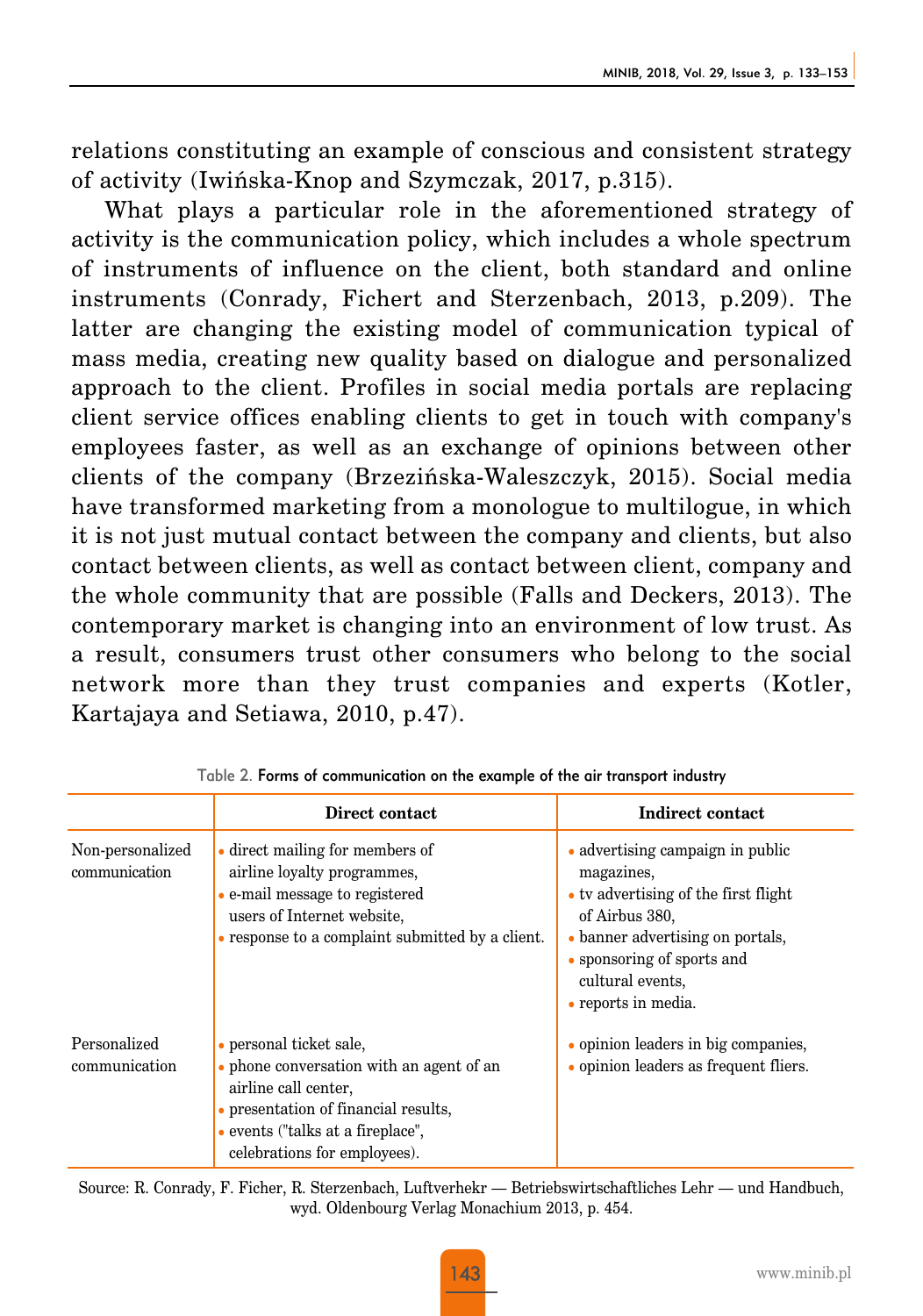Airports implement mobile marketing to boost passengers' experiences and their satisfaction with the use of airport infrastructure (Florido-Benitez, 2015, p. 223).

The availability of applications created by airports allows travellers to effectively manage time, giving them access to messages in real time (Florido-Benitez, 2016, p. 12).

#### Mobile applications in the marketing communication of airlines

Mobile applications are software created for particular operating systems and working on mobile devices such as: smartphones, palmtops and tablets.

The utilization of mobile applications by airlines makes it possible to reduce the costs of passenger services, creating opportunities for establishing contacts with them in real time in interactive form of e.g. chat. An appropriately designed system will automatically inform passengers about booking modifications and will remind them of a flight.

Systems for administration of mobile applications have lower demand for servers and are characterized by higher security in the area of data storage. Designing a system and programming databases also requires fewer programmers than the IT systems used thus far.

The use of mobile applications is also a source of numerous benefits for the travellers. Among functional aspects we can highlight rich, intuitive user's interface, as well as high efficiency and high level of security.

Mobile applications are characterized by minimized need for mobile data transfer. More and more often airports provide hot spots with wireless Internet access (Baczko, 2011). A passenger at the Munich Airport can use Internet access free of charge, without temporal limitations.

The user of a mobile application also gains access to his booking and can manage it in real time. Using an application the passenger can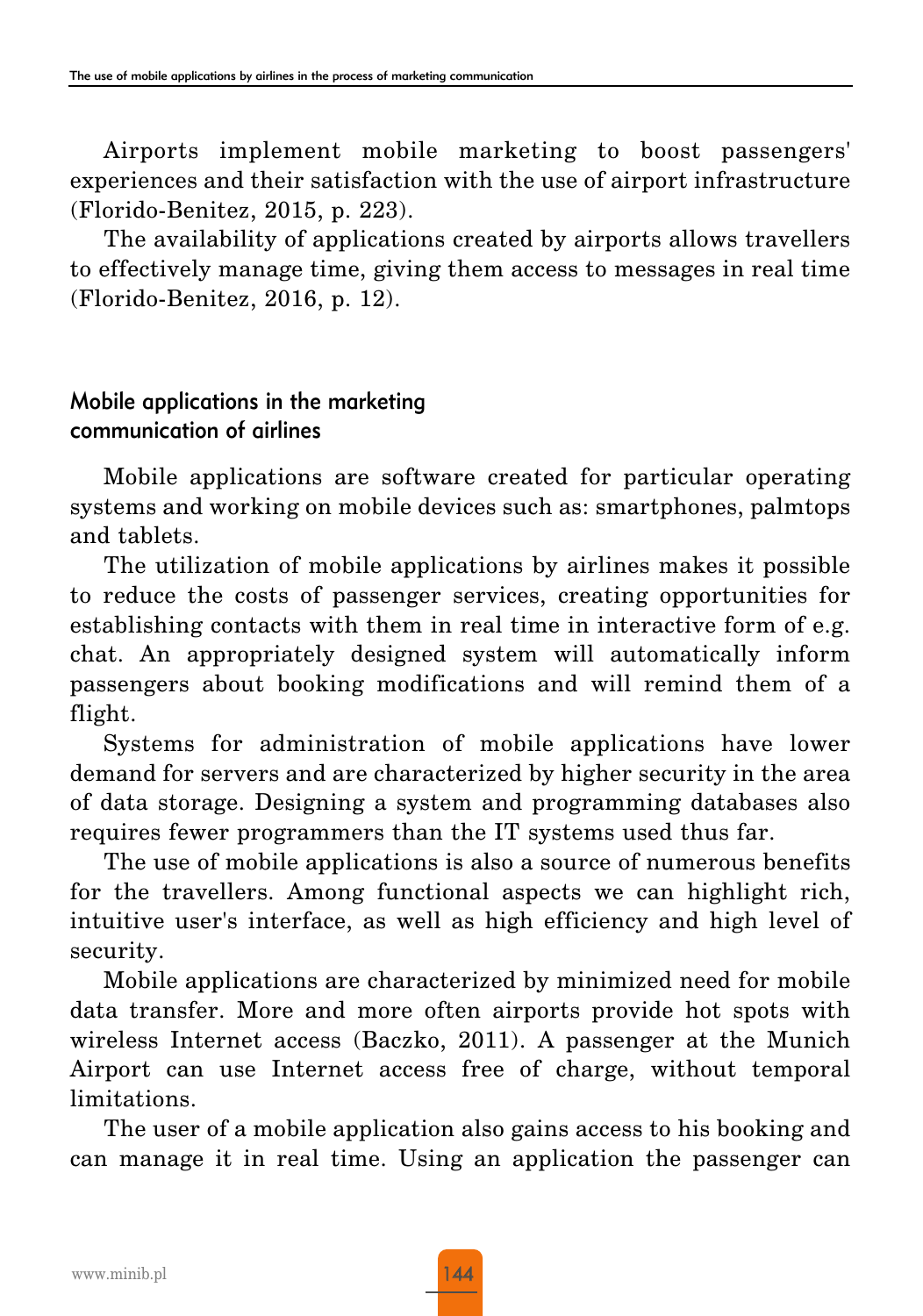check in for a flight without having to wait in lines. The generated boarding pass can be downloaded to the device, or displayed in the application.

Mobile applications enable integration with the functions of a mobile phone, e.g. GPS — showing the shortest way to the departure gate, or using phone camera for scanning QR codes.

#### Mobile applications in the air transport sector

In the sector of air transport the utilization of new media, which enable mutual and interactive exchange of information, is quite a common practice. They are a source of competitive advantage and have an impact on the sales of companies.

Surveys conducted by Amadeus showed that one third of frequent fliers and one fourth of people aged 18-34 regularly use smartphones to book tickets, compared to 16% in case of all passengers (Amadeus — The always-connected traveler: How mobile will transform the future of air travel, 2011).

Mobile technology has had an impact on all phases of the lifecycle of travel. Thanks to advanced wireless networks the popularity of phones with network functions, smartphones and tablets is growing. Passengers are not attached to their desktop computers anymore and now have immediate access to information in any place and time.

The table below presents airlines whose applications have been appreciated by clients. The choice was made on the basis of a ranking of the most often downloaded and highest-rated applications of airlines. The table also takes into consideration the basic functions that applications in this sectors should serve.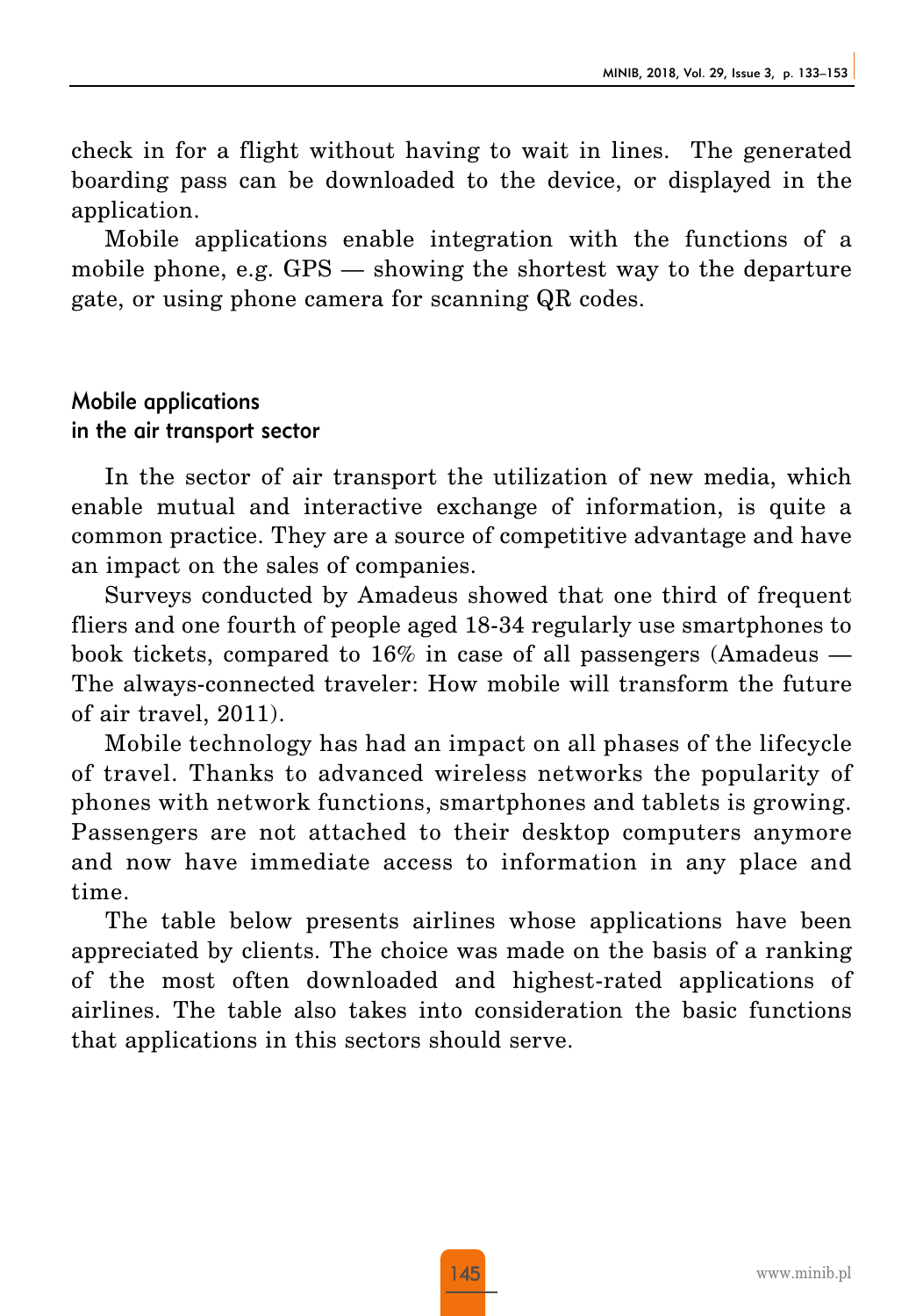| Name of<br>the carrier | Ranking<br>according<br>to Skytrax | Average<br>rating<br>in google<br>shop | Access<br>to<br>booking | <b>Possibility</b><br>of booking<br>a ticket | Check-in | Access to the<br>state of account<br>in a loyalty<br>programme |
|------------------------|------------------------------------|----------------------------------------|-------------------------|----------------------------------------------|----------|----------------------------------------------------------------|
| Qatar Airways          |                                    | 4,3                                    | yes                     | n0                                           | yes      | yes                                                            |
| Singapore Airlines     | $\overline{2}$                     | 4,4                                    | yes                     | yes                                          | yes      | no                                                             |
| Emirates Airlines      | 4                                  | 4,4                                    | yes                     | yes                                          | yes      | yes                                                            |
| Lufthansa              |                                    | 3,7                                    | yes                     | yes                                          | yes      | yes                                                            |
| Etihad Airways         | 8                                  | 4,1                                    | yes                     | n0                                           | yes      | no                                                             |

Table 3. Comparison of airlines' mobile applications

Source: Own materials on the basis of http://www.airlinequality.com/info/top-100-airlines-2017/ viewed: 21.05.2018.

On the basis of the presented data it is possible to make a conclusion that the highest-rated applications are those developed by the best airlines, according to the Skytrax ranking. Emirates is a leading airline in the area of mobile marketing. The website designed in an optimum way by the company automatically identifies the device and redirects to a version optimized for the mobile device. Passengers can use the application created by this airline to order meals and transport. In the aforementioned application it is also possible to find information about business lounges and the system automatically directs the passenger to the nearest waiting room.

#### Set of good practices for the creation of mobile applications by airlines

Practicians have prepared a set of good practices, recommending the implementation of these solution to airlines (Drummond, 2014). The first and the most important element is optimization. Airlines should create applications and mobile websites adapted to mobile devices. What is significant is the time needed to load the content and the availability of all contents, compatible with the environment of mobile applications.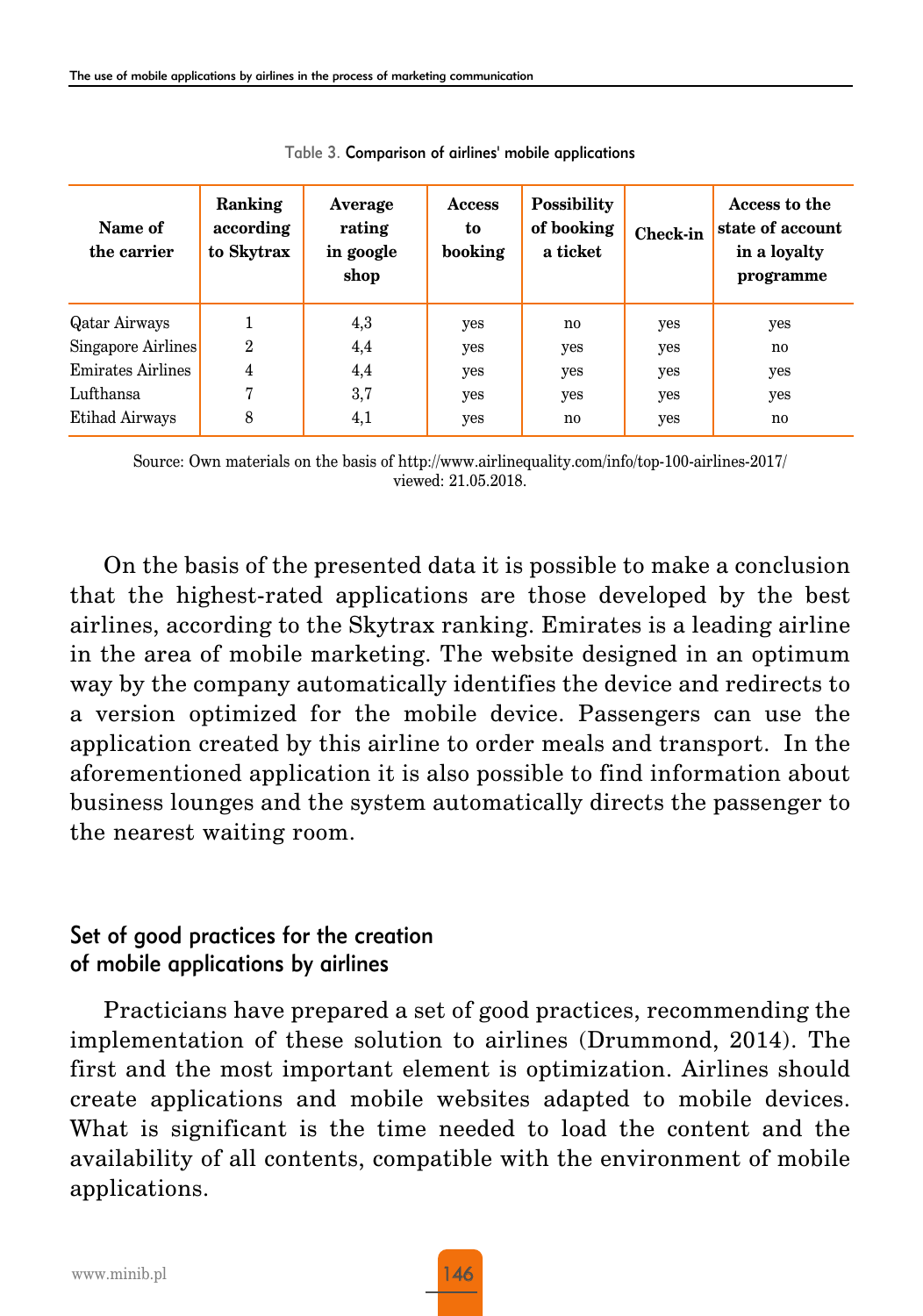The second element is design. Mobile application should be intuitive and transparent. The passenger should get the possibility of purchasing a ticket, or checking in for a flight fast and without any problems.

The third good practice is personalization. This term is understood as giving the users the possibility to create their own account — the data of the account are stored in the memory of the device, or on servers. The user, following the change of end device and logging in gains access to the recorded data. Such functionality enables access to an account from various mobile devices and users themselves can decide whether to buy a ticket with their smartphone, or tablet.

Beacon technology is yet another important step, which can use the omnipresence of mobile devices of to generate significant additional benefits and at the same time improve the quality of service for airline clients. Navigation signals can help passengers move around an airport.

The fifth element of the set of good practices is loyalty. The passengers who have a carrier's mobile application are probably the most engaged clients. Airlines integrate their loyalty programmes with mobile applications. Such activities may boost the engagement of the most loyal clients, at the same time raising their retention.

### Airports' mobile applications

Due to the specific character of their activity airlines have more room for building and maintaining relations with passengers at every stage of their travels than airports. Nevertheless, airports don't remain passive and respond to the needs of the market.

Entities operating on the Polish market of airline services adapt to the global standards. The first Polish airport that created its own application was Chopin Airport in Warsaw (Grabińska and Grabowski, 2016, p.246).

Schiphol airport in Amsterdam, in cooperation with KLM airline positioned 2,000 beacons in the terminal to make it easier for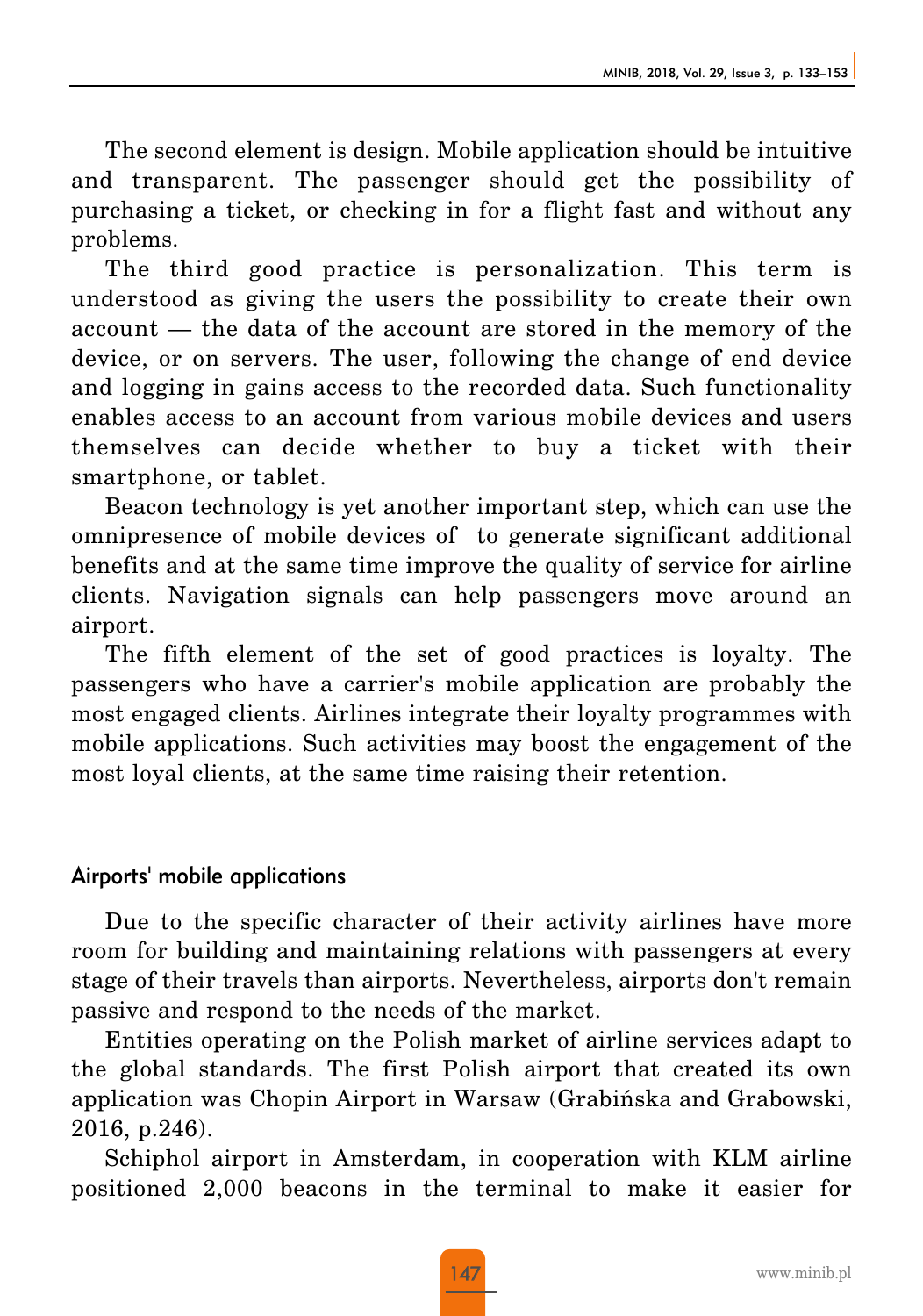passengers to reach the appropriate gate and to inform them about their flight details (KLM Offering Airport Navigation Service, 2014). KLM's clients can also use mobile application for the choice of places, check-in, or purchasing additional services such as raising luggage limit. It is worth pointing out that the airport in Amsterdam offers travellers unlimited, free wireless Internet access.

Virgin Atlantic and British Airways are two leaders of mobile marketing at Heathrow Airport. Both carriers use navigation signals for informing passengers about partners' special offers, as well as about important updates. Heathrow Airport has also created its own application.

#### Analysis of marketing communication instruments in light of own research

First survey — the most efficient instruments of marketing communication

First author's survey was conducted in the period from November 2013 to January 2014 in form of an Internet questionnaire on the Google Docs platform. The link to the questionnaire was posted on thematic groups concerning aviation on the social media portal Facebook. 116 people took part in the survey. According to the demographic profile of the survey, 61 percent of the respondents were men (Szymczak, 2014, p.70-79).

According to the survey, the most popular channel of marketing communication are airlines' profiles on social media portals, as well as official Internet websites. Airlines focus on the sale of their products over the Internet. A similar trend can be observed in case of marketing activities. The respondents admitted that they rely on marketing measures when they choose an airline. The respondents prefer direct, personalized contact.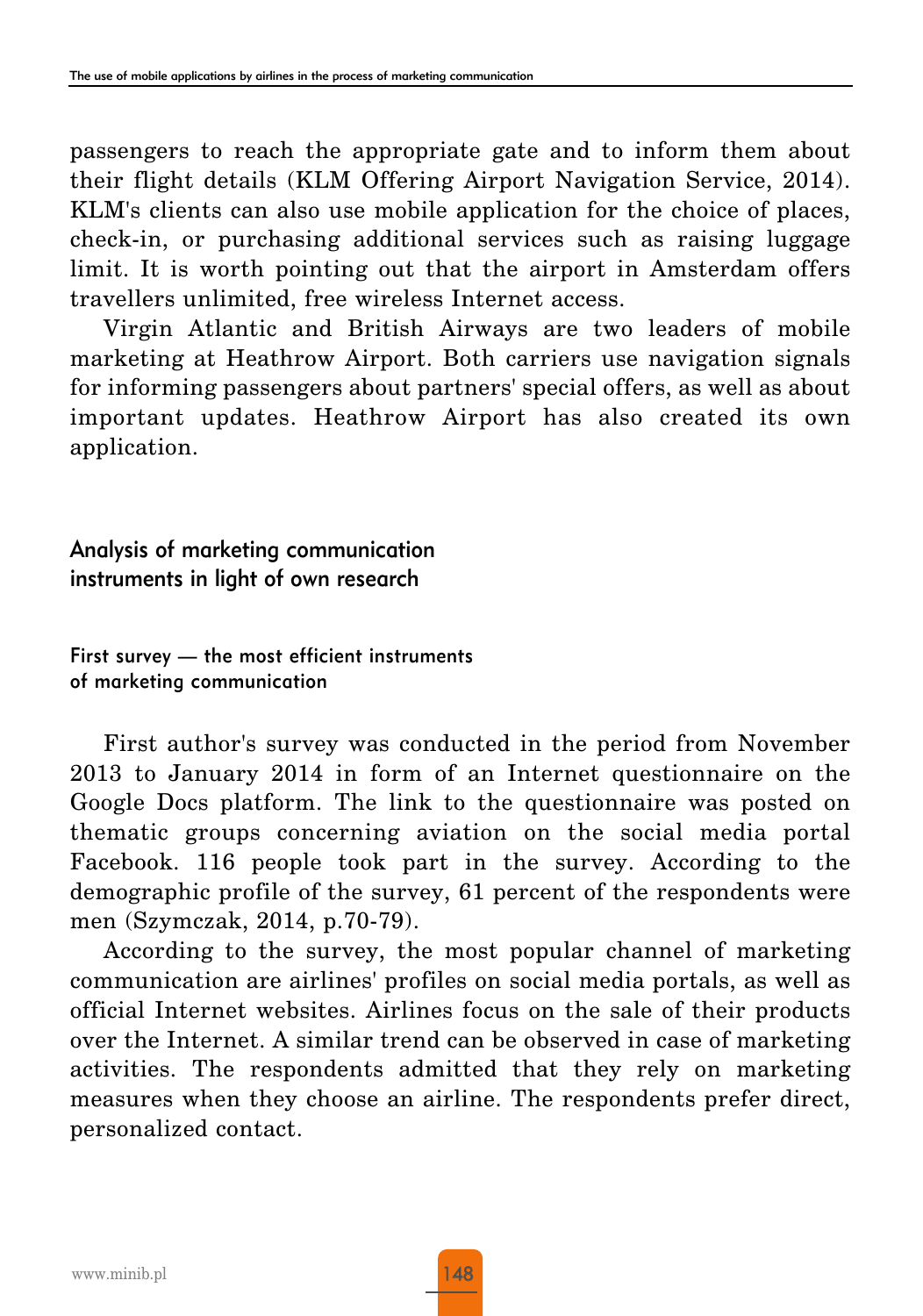#### Second survey — mobile applications of airlines

The second survey was conducted to complement and supplement the previous one. The survey takes into consideration the aspect of mobile applications. The survey was carried out in the period from August to October 2017 in form of an Internet questionnaire on the Google Docs platform. Random members of thematic groups concerning aviation on the social media portal Facebook were invited to participate in the survey. The survey was filled out by 108 persons and according to the demographic profile of the surveyed sample, 68 percent of the respondents were men.

83 percent of respondents have an installed application of an airline and 70pc use it on a regular basis. 62 percent of respondents use more than one application. 89 respondents who have installed at least one mobile application of an airline were asked to name the main advantages of using the application. The respondents said that the possibility of doing a check-in is the biggest advantage.

| <b>Advantages of using</b><br>an application      | All advantages<br>(multiple possibility) |     | The biggest advantage<br>(single possibility) |     |
|---------------------------------------------------|------------------------------------------|-----|-----------------------------------------------|-----|
| Possibility of doing a check-in                   | 81                                       | 18% | 24                                            | 27% |
| Access to the status of travel in real time       | 75                                       | 16% | 15                                            | 17% |
| Showing the shortest route to the departure gate  | 70                                       | 15% | 13                                            | 15% |
| Displaying the schedule of travel                 | 63                                       | 14% | 10                                            | 11% |
| The possibility of purchasing additional services | 61                                       | 13% | 12                                            | 13% |
| The possibility of purchasing another travel      | 60                                       | 13% | 8                                             | 9%  |
| The possibility of choosing a meal                | 50                                       | 11% | 7                                             | 8%  |

Source: Own materials.

The respondents using mobile applications were asked to name mobile applications that they use and to choose the application they think is the best. 75 respondents declared that Emirates has the best mobile application. The application of PLL LOT was the least popular, as it was named by only 7 percent of the respondents.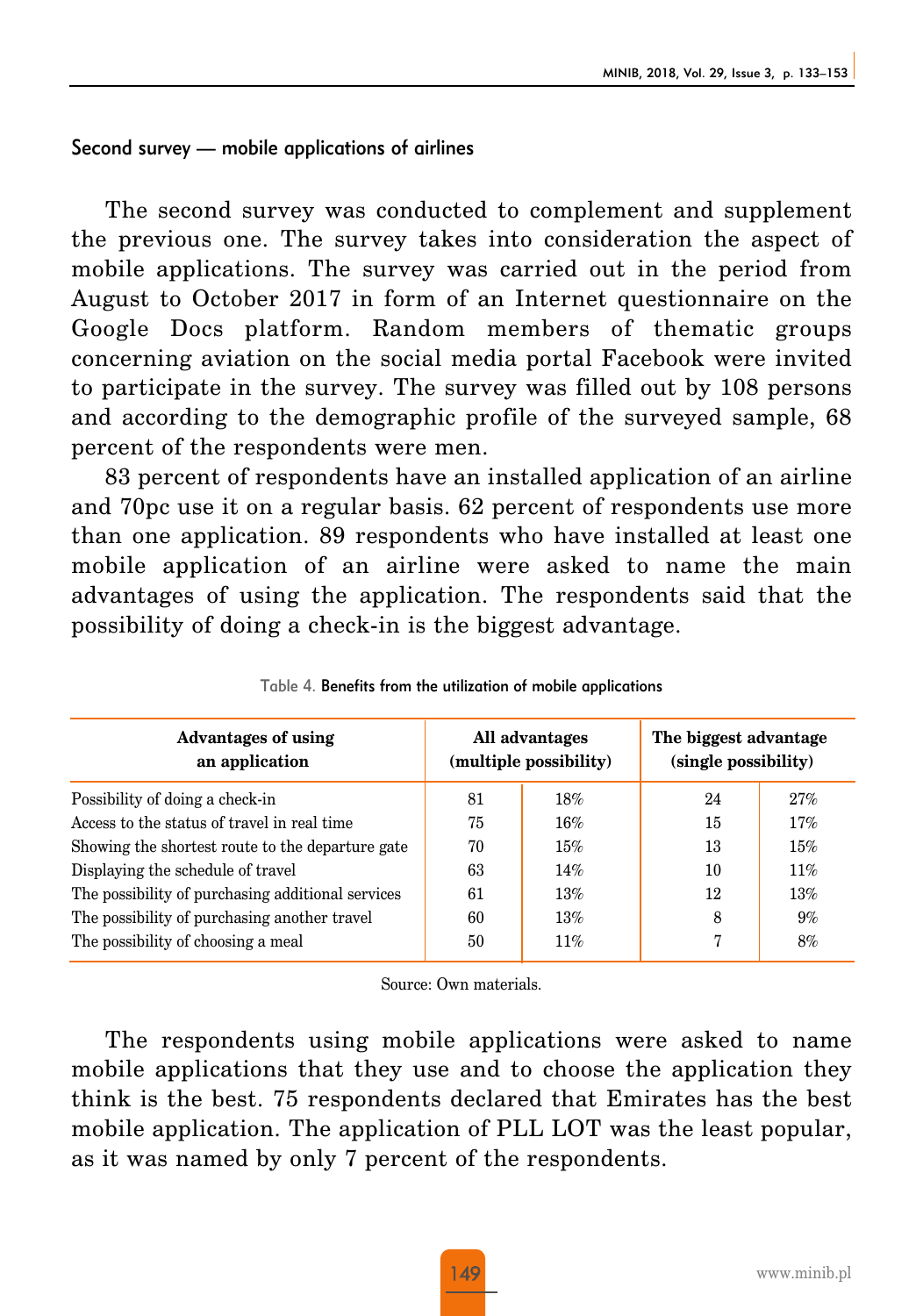#### Summary

The conducted analysis of marketing activities with the use of mobile applications showed limited utilization of their potential. The implementation of mobile marketing by airlines may lead to the reduction of costs of passenger service, as PUSH notifications in an application automatically inform the passenger about changes (booking, opening and closing of boarding, change of departure gate).

We should also note that in mobile applications also boarding passes are available. They are stored in the memory of a mobile device and don't require access to the Internet. Passengers will never lose their boarding passes again — they will always have them on their mobile phones. Mobile technology makes it possible to be engaged all the time in the whole lifecycle of travel.

The highest-rated mobile applications are the applications of carriers who belong to the group of the best airlines in the world, according to the Skytrax Ranking.

The results of the first survey suggest that the most popular marketing communication channels are profiles of carriers on social media portals, as well as their official Internet websites. The respondents admitted that they take into consideration marketing measures when choosing an airline.

The second author's survey was conducted by means of the CAPI method, using an Internet questionnaire. 83 percent of respondents have at least one mobile application in their phone and 62 percent of respondents declared that they have more than one. The survey should be conducted also among another group of randomly chosen travellers. The respondents also named the most important benefits from the utilization of mobile applications. According to 27 respondents the most important thing is the possibility of checking in for the nearest flight, 17 percent of the respondents think that access to booking in real time is most important for them.

Asked about the best application. 75 percent of respondents concluded that this title belongs to Emirates Airlines. Also the community of google play shop, where the application can be downloaded, shares this opinion. The people who have installed the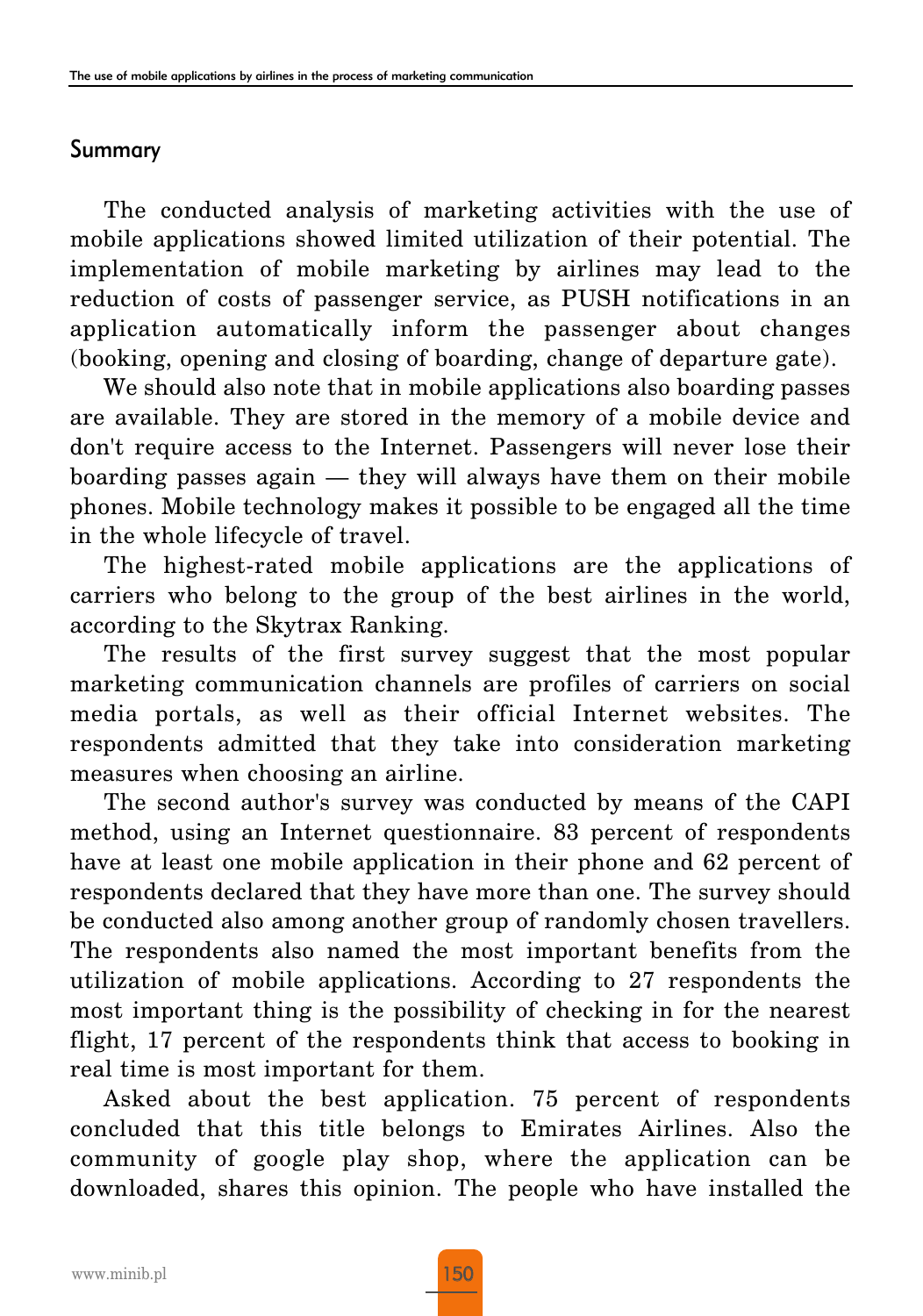application have the possibility to express their opinion — on this basis google play ranking is created.

The conducted analysis shows that marketing communication tools and in particular applications created for mobile devices are a showcase of airlines and can be an efficient element in the process of building a competitive advantage. Hypotheses formulated in the article have been partially confirmed by the research.

Taking into consideration technological development, it is advisable to repeat the research and to continuously monitor the usefulness of these marketing activities.

#### Bibliography

#### Non-serial publications and articles

- 1. Baczko, T. (2011). Ponad granicami. Innowacyjna dynamika sektora lotniczego. In: Baczko T. (red.). *Raport o innowacyjności sektora lotniczego w Polsce w 2010 roku*. Warszawa, Wydawnictwo KeyText,.
- 2. Brzezińska-Waleszczyk, M. (2015). Dobre praktyki w komunikacji marek w mediach społecznościowych. *Studia Medioznawcze* No. 4 (63).
- 3. Conrady, R., Fichert, F., Sterzenbach, R. (2013). *Luftverkehr. Betriebswirtschaftliches Lehr — und Handbuch*. Monachium: wyd. Oldenbourg Verlag.
- 4. Czarnecki, A., Korsak, R. (2000). *Planowanie mediów w kampaniach reklamowych*. Warszawa: PWE.
- 5. Duncan, T., Moriarty, S.E. (1998). A Communications-Based Marketing Model for Managing Relationships. *Journal of Marketing* Vol. 62, No. 2.
- 6. Falls, J., Deckers, E. (2013). *Media społecznościowe bez ściemy. Jak kreować markę*. Gliwice: Helion.
- 7. Florido-Benitez, L. (2016). Analysis of the Impact of Mobile Marketing on Passenger Experience and Satisfaction at the Airport. *International Journal of Innovation, Management and Technology*, Vol. 7, No. 1.
- 8. Florido-Benitez, L. (2015). The effects mobile of applications as a marketing tool in airport infrastructure and airlines. *Int. J. Leisure and Tourism Marketing*, Vol. 4, Nos. 3/4.
- 9. Florido-Benitez, L. (2016). The impact of mobile marketing in airports. *Journal of Airline and Airport Management*, 6 (1).
- 10. Frąckiewicz, E. (2015). Rola marketingu mobilnego w rozwoju przedsiębiorstwa. S*tudia i prace Wydziału Nauk Ekonomicznych i Zarządzania*, No. 39, Vol. 2, Szczecin
- 11. Grabińska, E., Grabowski, S. (2016). Nowe technologie na rynku przewozów lotniczych. *Ekonomiczne Problemy Turystyki* 2 (34).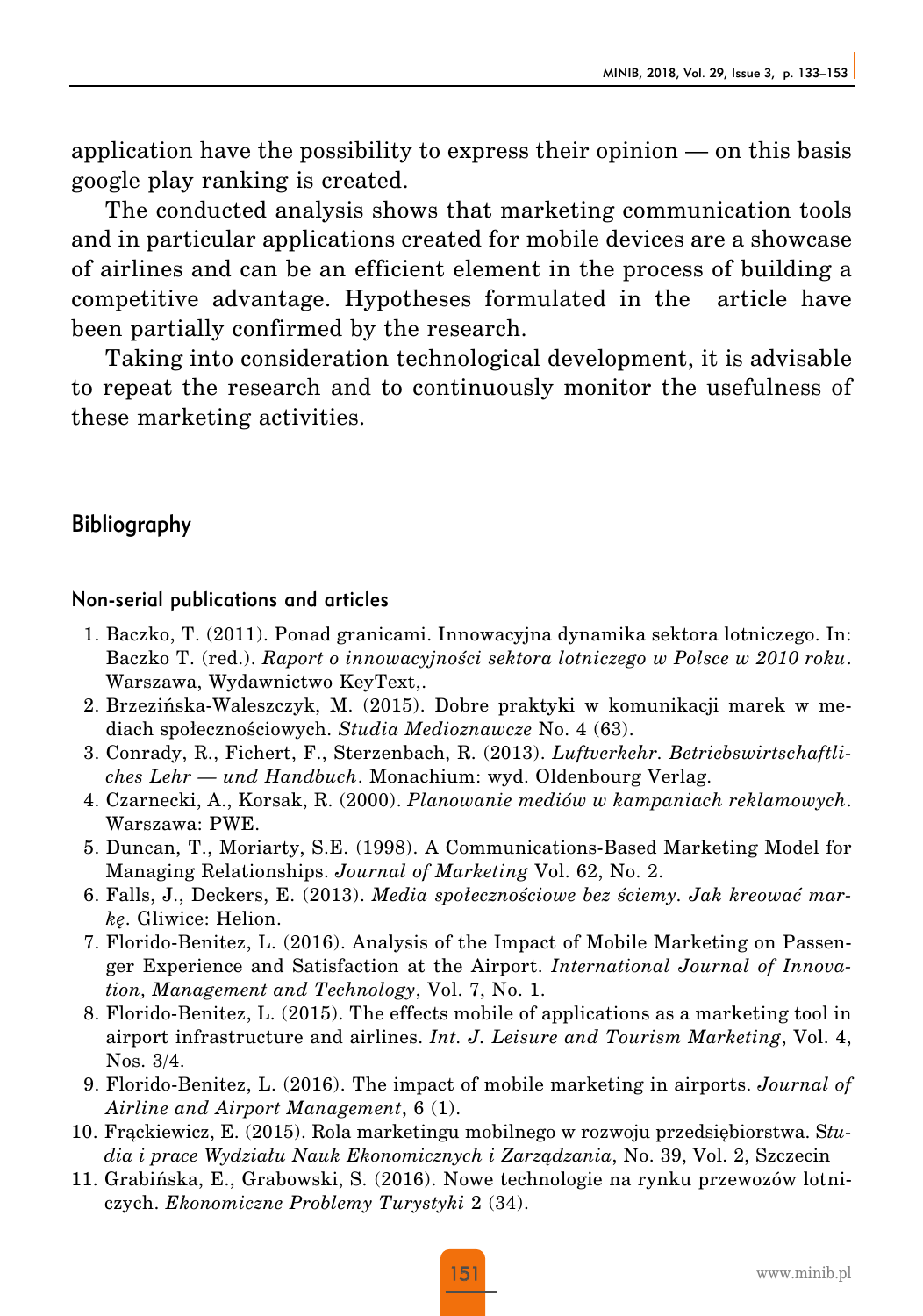- 12. Iwińska-Knop, K., Szymczak, A. (2017). Wykorzystanie mediów społecznościowych w komunikacji marketingowej polskich portów lotniczych. *Handel Wewnętrzny*, vol. 63, No. 3 (368)/2.
- 13. Kaplan, A.M., Haenlein, M. (2010). Users of the Word, Unite! The Challenges and Opportunities of Social Media. *Business Horizons* No. 53 (1).
- 14. Kotler, Ph., Kartajaya, H., Setiawa, I. (2010). *Marketing 3.0.* Warszawa: MT Biznes.
- 15. Kowalska, M. (2007) *Zyskać przewagę. Zintegrowana komunikacja w nowoczesnym marketingu*. Toruń: Wyd. A. Marszałek.
- 16. Mruk, H. (2004). *Komunikowanie się w marketingu*, Warszawa: PWE.
- 17. Nowak, W.P. (2001). *Media planning*. Kraków: Marketingowy Dom Wydawniczy Proteus.
- 18. Prałat, E. (2013). M-commerce rozwój na świecie i w Polsce. W: *Nierówności społeczne a wzrost gospodarczy*. Rzeszów: Wydawnictwo Uniwersytetu Rzeszowskiego.
- 19. Scharl, A., Dickinger, A., Murphy, J. (2005). Diffusion and Success of mobile marketing. *Electronic Commerce Research and Applications*, Vol. 4, Iss 2.
- 20. Szymczak, A. (2014). Formy skutecznej komunikacji marketingowej pomiędzy linią lotniczą a klientem. W: (red.) M. Szala, *Rola zarządzania, marketingu i ekonomii we współczesnych przedsiębiorstwach*. Lublin: Politechnika Lubelska.
- 21. Wiktor, J. (2001), Teoretyczne podstawy systemu komunikacji marketingowej. *Świat Marketingu* 11.
- 22. Wrzosek, W. (2012). *Strategie marketingowe*. Warszawa: PWE.
- 23. Wyrwisz, J. (2016). Aktywność marki miasta w obszarze marketingu mobilnego. *Marketing i Zarządzanie*, No. 4.

#### Lectures, reports and other materials

- 1. *Airport Social Media Marketing Advance* http://www.aci.aero/Global-Training/Training-Information/Course-Categories/Economics/Airport-Social-Media-Marketing-Strategy--Advanced
- 2. *Amadeus The always-connected traveler: How mobile will transform the future of air travel* — http://www.amadeus.com/web/binaries/1333089230782/blobheader=application/pdf&blobheadername1=Content-Disposition&blobheadervalue1=inline%3B+filename%3DAlways+Connected+Travler\_REAL+US+VERSION.pdf
- 3. Baranowska-Skimina A., *Marketing mobilnu w Polsce w 2014 roku*, http://www.egospodarka.pl/110959,Marketing-mobilny-w-Polsce-2014,1,39,1.html
- 4. Drummond M., *5 Things You Need to Know About Airline Mobile Marketing*, https://w3.accelya.com/blog/5-things-you-need-to-know-about-airline-mobilemarketing
- 5. *Report on the aviation market in Poland (2009)* http://www.paiz.gov.pl/fi $les$ /?id plik=12129
- 6. *Social Media Customer Service in the Travel Industry* http://kwaliteit.toerismevlaanderen.be/sites/default/files/atoms/files/Skift-TravelMedia-Social-Media-Customer-Service.pdf
- 7. *Social Media for Airline Industry* http://www.niit-tech.com/sites/default/files/Social%20Media%20in%20Airline%20Industry (ISG)\_0.pdf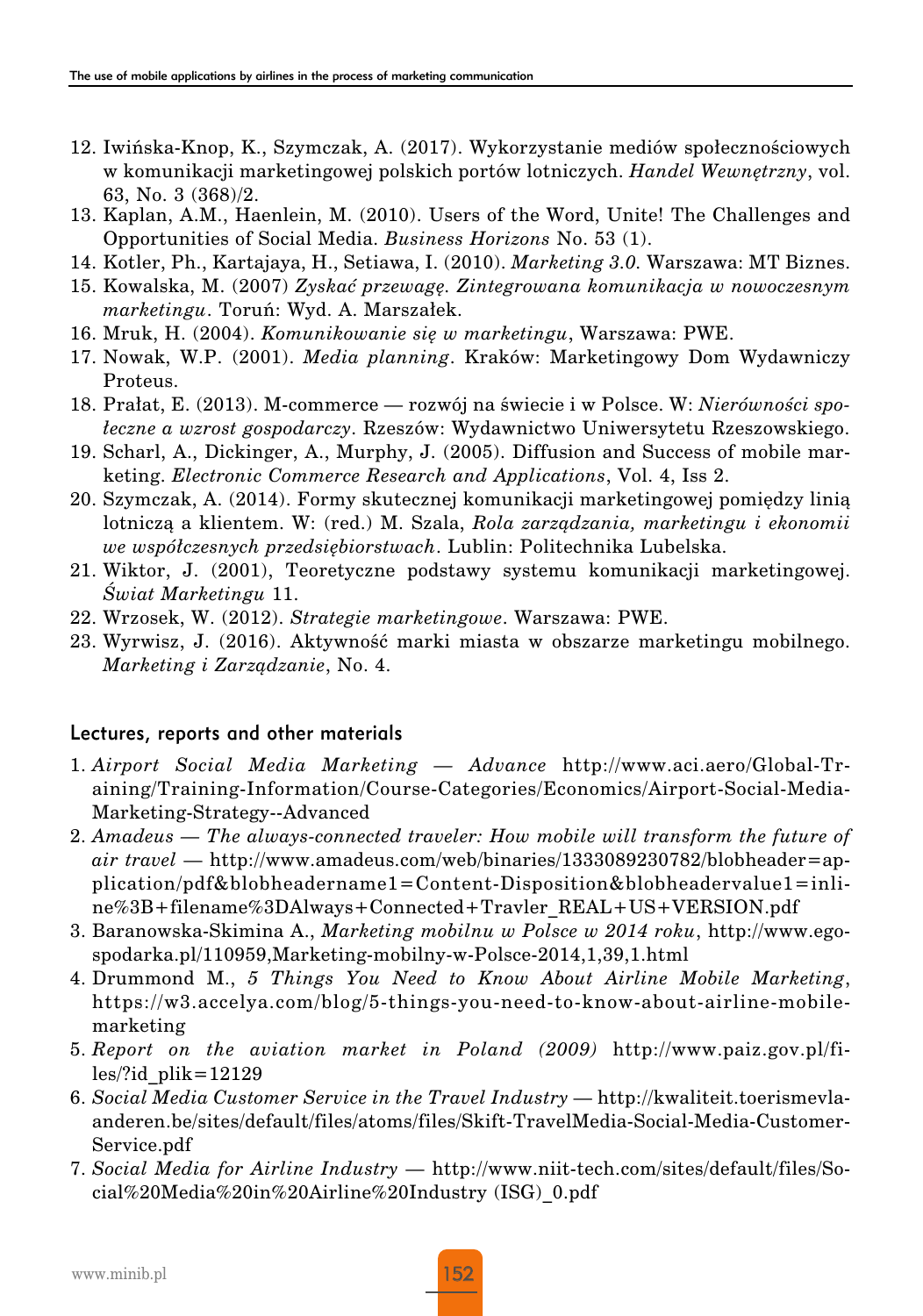#### Internet sources

- 1. http://www.rynekinfrastruktury.pl/wiadomosci/lotnisko-chopina-gigantem-mediow- -spolecznosciowych-28010.html (28.05.2018).
- 2. https://poznajprogramowanie.pl/aplikacje-mobilne-porownanie-technologii/ (28.05.2018).
- 3. http://jestem.mobi/2012/04/aplikacje-mobilne-vs-serwisy-mobilne-co-lepsze-dla-klientow-bankowosci (28.05.2018).
- 4. https://news.klm.com/klm-offering-airport-navigation-service/ (10.07.2018).
- 5. http://www.mmaglobal.com/about/faqs (12.07.2018).

Anna Szymczak, M.A. University of Łódź, Poland — Doctoral student in the Department of Marketing, the Faculty of Management of the University of Łódź. Since childhood she has been fascinated with civil aviation. She combines her interests with scientific work. She conducts courses on Marketing Basics. She has been awarded with a distinction for her work for and for the benefit of University of Łódź. Graduate of a postgraduate course — Management and financing in the sector of air transport at Warsaw School of Economics. Delegate of the Faculty of Management at University Council of the Board of Doctoral Students. Soprano singer in the Academic Choir of Łódź University of Technology.